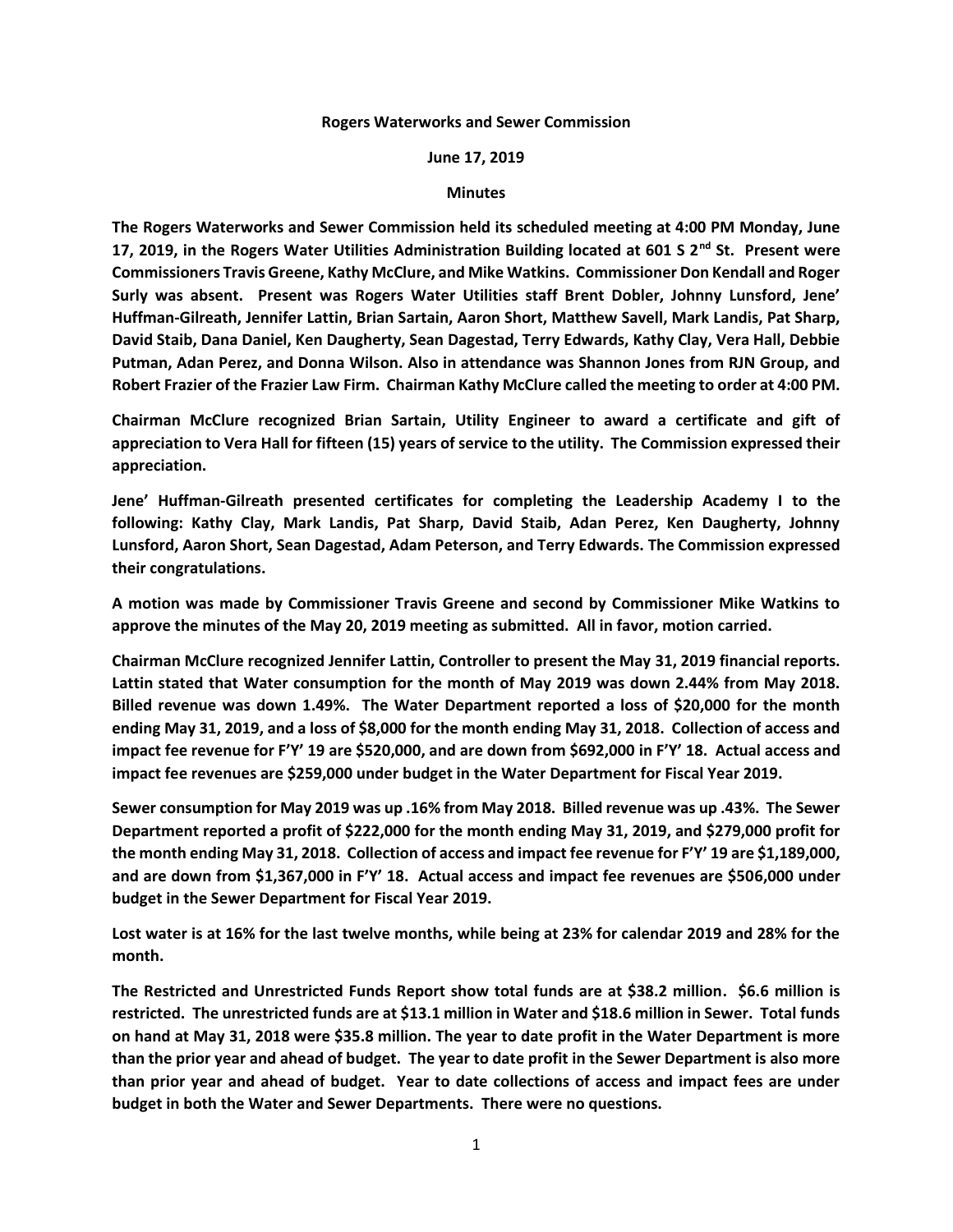**Chairman McClure recognized Brian Sartain, Utility Engineer for the presentation of the May Engineering Report. Sartain said there was eight (8) new project submittals in plan review and noted residential subdivisions outnumbers multifamily development including Scissortail Phase 3 and also Timber Ridge Phase 2. Distribution of projects continue to be along the I-49 corridor as well as on the West side of town, including some in the downtown area. We will be drafting the RFQ for the yearly Professional Services, Wastewater Master Plan, and the RPCF Train 2 Rehabilitation (Phase I has been completed). Sartain gave an update of the construction projects indicating that we are expecting a July start date for the Pleasant Grove Rd Phase 3 Project. The Walnut St Project is currently undergoing right of way and utility easement acquisitions and will bid in the fall, also the Arkansas St Project will have a fall bid date as well. The field ops team has completed the 1st Street Project (Walnut to Chestnut) and will continue to work on downtown improvements in coordination with the Street Dept. The Sunbridge and Price Alley Project is underway and going well. Sartain shared some photos of the Solids Handling Facility Project that is underway. There were no questions.**

**David Staib, RPCF Operations Team Leader presented the May reports. The Discharge Monitoring Report had no permit violations. Staib did note a correction for the suspended solids 7 day average should read 0.9 not 223.9. The Industrial Pretreatment Program is going well with control monitor sampling at Glad Mfg and Pel Freez. He noted the surcharges for Ozark Mountain Poultry and Tyson's Chick N Quick. Students from Lingle Middle School participated in an Educational Outreach Program participating in a hands-on water filtration project and pH project discussing the concept of acid/neutral/base. Information was provided how to reduce water pollution and explained the Clean Water Act. The FOG summary reported approximately (20) twenty FSE's were visited with routine inspections also additional follow up inspections to establish an adequate pumping frequency. The AMP (unaware of a required interceptor) was discovered to have never been pumped since its opening. A follow up inspection will be scheduled. We are still working with the Nocardia issue. The sewer department provided assistance using the vac con to remove the Nocardia from the treatment trains and has been moved to the drying pad for later disposal. The mapping has been completed on the PLC Project. Much of the equipment has been purchased and they are drawing up the results of the field survey in CAD. Both violations noted on the ADEQ report have been addressed. The violation with the storm water permit was due to the temporary condition of solids being stored which was resulted from the Solids Handling Project. 354 MG was treated in May with 144 MG additional flow treated with an average flow of 10.3 MGD including 10.26" of rain over (13) thirteen rain events. There were no questions.**

**Chairman McClure recognized Johnny Lunsford, Construction and Maintenance Manager for presentation of the May Operation Reports. Lunsford stated that our water crews have spent most of their time at the 1st Street Project. There were (2) two mainline breaks reported. One of the camera vans is down, waiting on parts for repair. 1,269 was a record month for locates. Chairman McClure ask if improvement had been made with the boring contractors. Lunsford replied yes, there are little to no problems now. There were no further questions.**

**Dana Daniel, Human Resources Director presented Resolution No. 19-10 (Exhibit 1 attached) amending the Compensation Administration Policy for Rogers Water Utilities: amending the merit pay policy to provide a procedure for evaluation of the Superintendent. Commissioner Travis Greene made a motion, second by Commissioner Mike Watkins to approve Resolution No. 19-10 (Exhibit 1 attached) as submitted. All in favor, motion carried.**